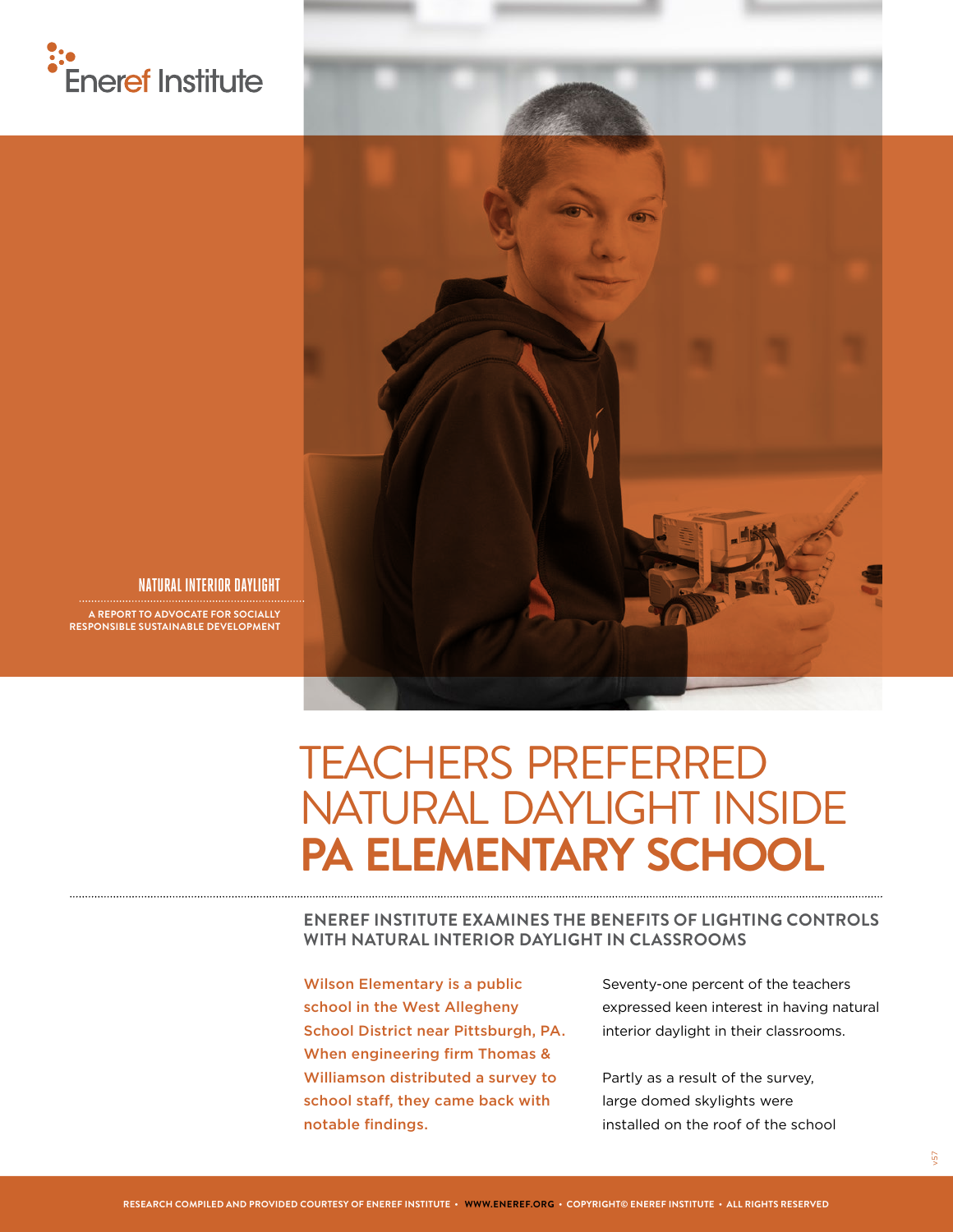## EVERYONE IS VERY HAPPY WITH THE SKYLIGHTS AND THE AMOUNT OF LIGHT PROVIDED

**KEN FIBBI** | *Director of Buildings and Grounds*

to illuminate classrooms and communal spaces.

"When the renovation was complete, it was unbelievable," said Ken Fibbi, Director of Buildings and Grounds for the West Allegheny School District. "Students were astonished by the results."

LED lighting was installed throughout the building in addition to the skylights. The LEDs are controlled by automatic dimming photocontrol sensors connected to the skylights, reducing electrical load.

COMPLETELY AGREE

SOMEWHAT AGREE

SOMEWHAT DISAGREE

COMPLETELY DISAGREE

NEUTRAL

"We don't have to have the lights on at all some days, and the light in my room is enough for me to teach," exclaimed Terisa Sharlow, the Wilson music teacher.

#### THE BENEFITS OF DAYLIGHTING

The use of natural interior daylight, or "daylighting," increases student performance, a key finding in the 1999 Heschong Mahone report "Daylighting in Schools: An Investigation into the Relationship Between Daylighting and Human Performance."

Chris Shattuck, Principal of Wilson, reported an improvement in the overall energy and attitude of both students and teachers.

Tawnya Weidinger, a teacher of fifteen years in the West Allegheny district, agreed, stating "the students seemed happier. It feels much more open. The skylights lift your mood."

"It's nice to sit in the sunshine and read a book," said one young student, a stand-out comment among the host of overwhelming positive responses to the renovation.

Beyond the health and human performance benefits skylights provide, Wilson Elementary was able to halve their annual electricity consumption by

## **OPINION PRIOR TO RENOVATION**

 $-14.3%$ 



57.2%

**0% 10% 20% 30% 40% 50% 60% 70% 80% 90% 100%**

**AMOUNT OF DAYLIGHT IN MY ROOM WAS ADEQUATE**

 $\cdot$  0.0%

NATURAL INTERIOR DAYLIGHT SURVEY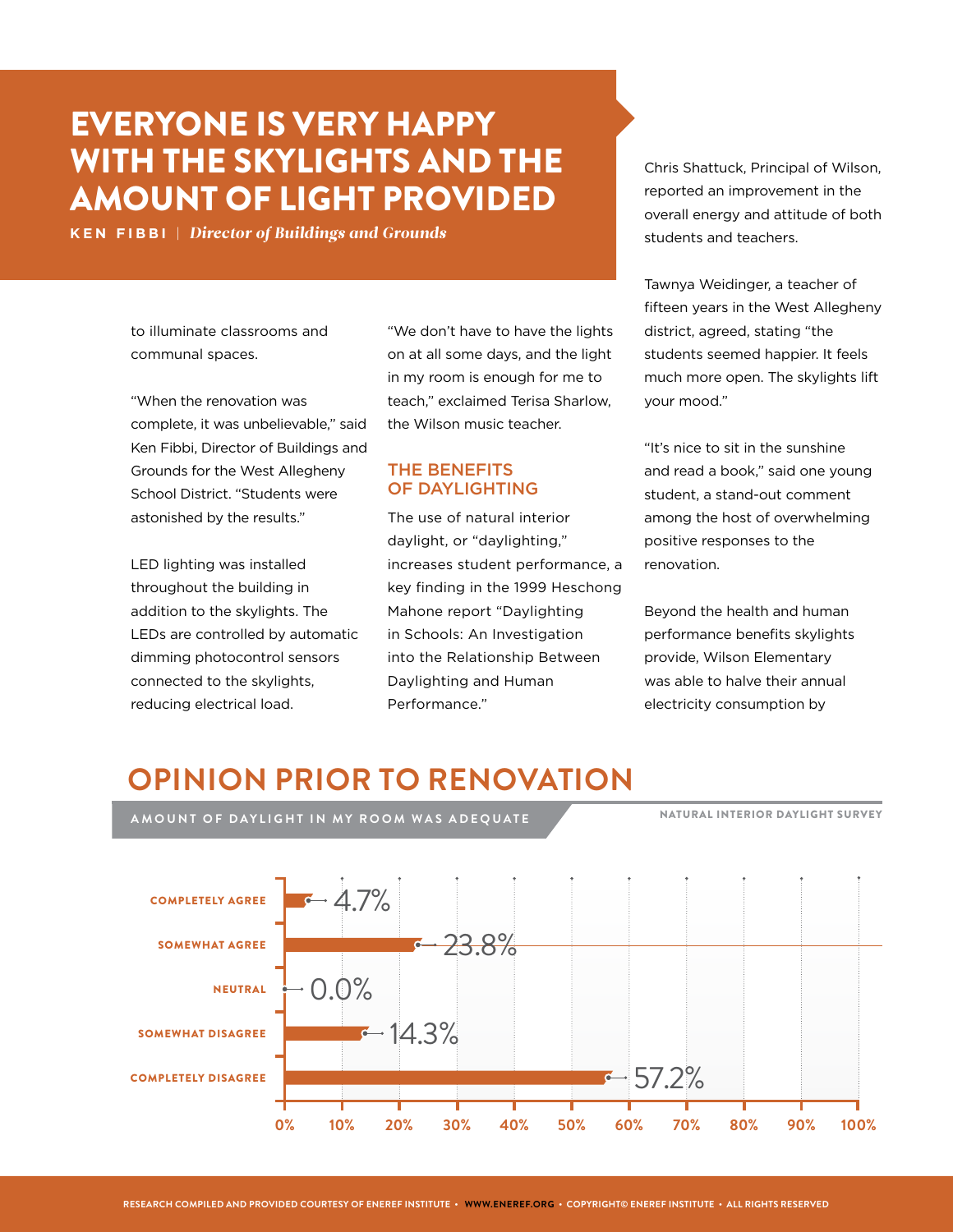

effectively incorporating daylighting and upgrading outdated heating and cooling systems. The school also received a rebate of \$12,525 from their power utility company. An energy reduction initiative signed into Pennsylvania law in 2008, Act 129, facilitated this rebate.

#### COUPLING PRISMATIC SKYLIGHTS WITH LED

LED lighting is an energy-efficient alternative to fluorescent, the more common classroom lighting source. Engineer Geoff Ford of CJL Engineering specified directindirect LED luminaires in the classrooms and recessed downlight LEDs in the corridors and offices to supplement the skylights. LED troffers were specified in kitchens and storage rooms.

The downlights specified were Gotham® EVO LED Open. Lithonia Lighting® T Series Recessed LED Troffers were specified to deliver efficient ambient lighting. Both can be readily dimmed via Wilson's lighting controls.

Wilson incorporated the Acuity Controls nLight® network lighting controls with the Lithonia Lighting® luminaires. nLight is a networked digital lighting controls system that provides both energy savings and increased user configurability by integrating time-based, daylightbased, sensor-based and manual lighting controls. The lighting controls will turn the lights on and off or dim them if the space is occupied or when sufficient daylight is present.

In the corridors, cafeteria, library and all other communal areas, the nLight system can be programmed to control the lights with time-based controls,

which automatically shut off the lights at a certain time of day. In classrooms that receive natural daylight, Ford specified automatic dimming sensors.

"Sometimes teachers manually override and turn off the lights because they feel there's enough light with the skylights," said Buildings Director Ken Fibbi.

"I've gone into classrooms in the middle of the day and the lights are at 50 percent," Principal Shattuck concurs. "Some classes have their lights off entirely, and there's still plenty of light in the classroom."

#### SPECIFYING SKYLIGHT TYPE AND LOCATION

The Hayes Design Group — Architects worked with Sunoptics® to procure different skylight types for use at Wilson. Clear skylights are over the corridors at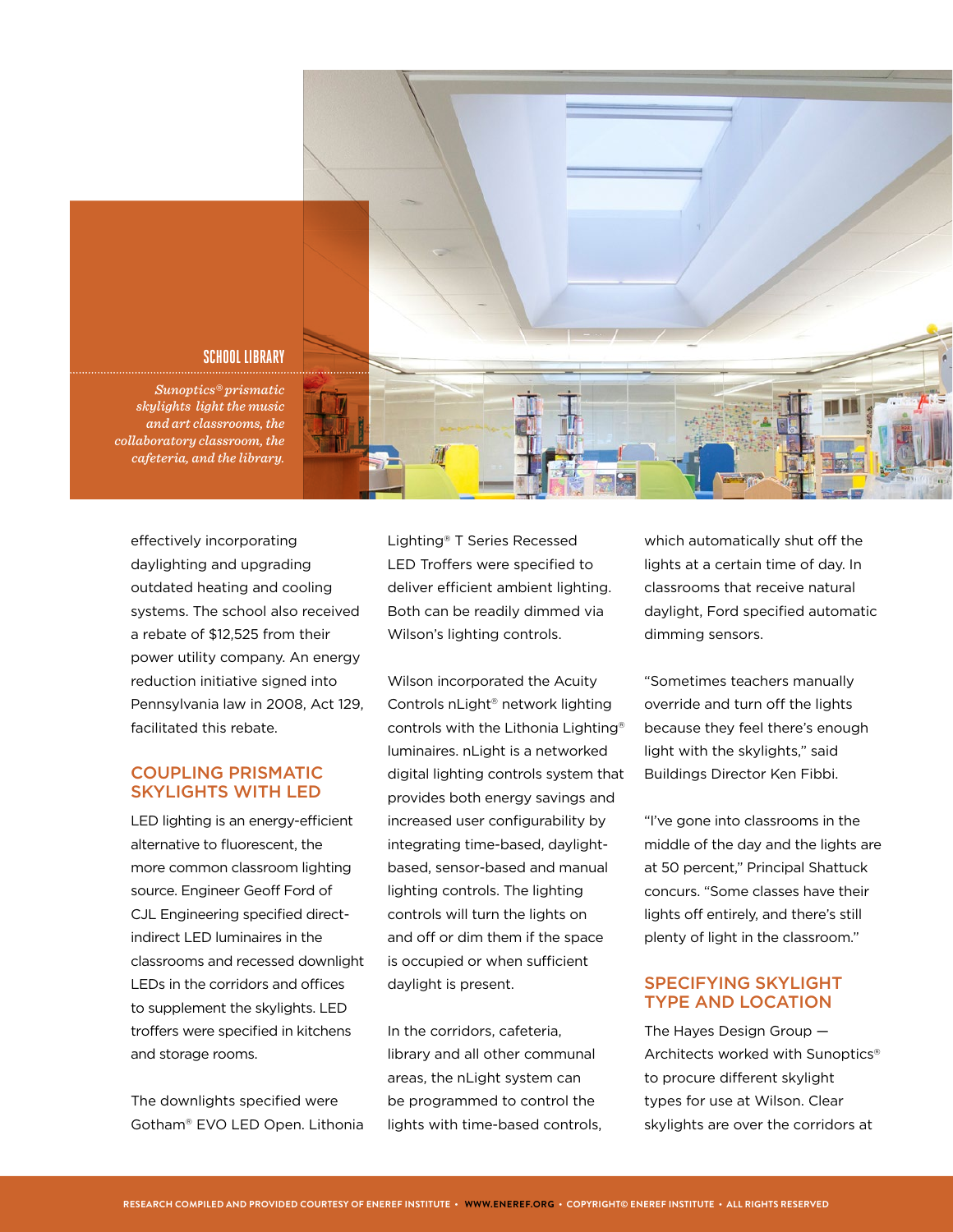## **THE STUDENTS SEEMED HAPPIER, IT FEELS MUCH MORE OPEN, THE SKYLIGHTS LIFT YOUR MOOD**

**TAWNYA WEIDINGER** | *Teacher*

the school, while Multi-Lite and Double-Hip prismatic skylights light the music and art classrooms, the collaboratory classroom, the cafeteria, and the library.

The clear skylights allow direct entry of sunlight into interior spaces, while prismatic skylights use refraction to diffuse the light, increasing visible light spread but blocking the heat and discomfort often associated with direct light sources. Because prismatic skylights gather sufficient daylight even when the sun is low in the sky, the natural light is able to illuminate more efficiently over wider areas for longer hours.

A unique design feature of the school is the "Collaboratory," an open, communal workspace for students. Hayes Architects illuminated the Collaboratory directly and indirectly, with Sunoptics prismatic skylights directly overhead, as well as borrowed light from skylights in the surrounding corridors.

"We wanted to maintain openness in the Collaboratory. The daylight really brought it to life," said Jon

Thomas, President of Thomas & Williamson.

#### INSTALLATION DECISIONS

Hayes Architects also incorporated natural daylight in the classrooms. A band of two-foot-high windows near the ceiling of the classrooms transfer natural light from the surrounding hallways into almost every classroom of the building.

The survey distributed to school staff prior to installation became a "wish list" for teachers, said Fibbi. The need for better use of daylight was a recurrent theme.

When Fibbi presented the potential energy savings skylights offered, school officials supported the project. Fibbi amortized the cost of the new skylights into the cost of a full renovation for the school's 35-year-old roof.

"The challenge was not about the vision but rather about the implementation," said Mark Duane, Project Principal at Hayes Architects. Tim Reidy, Project Architect from Hayes, notes, "The school district was already on board."

While Wilson Superintendent John DiSanti originally wanted students to look up and see the sky, Hayes Architects recommended Sunoptics prismatic skylights to avoid the direct heat and uncomfortable brightness that clear skylights can invite.

To ensure the most suitable atmosphere for student success, Wilson and Hayes agreed to place prismatic skylights in study-centric areas including classrooms, the Collaboratory and the library. Clear skylights were reserved for the corridors, a commonly used but less sensitive space.

#### LIGHTING CONTROLS

Engineer Geoff Ford selected the nLight lighting control system for ease of use and future flexibility.

"We wanted to give Wilson flexibility for room configuration changes in the future," he said. "The nLight system offered those features."

"You can also eliminate a lot of cabling, so we're not taking cables all the way back to a central control panel," Ford continued. If the 100,000-square-foot school had chosen a single central lighting control panel, they would have had to install numerous heads and relay panels.

CJL Engineering, Ford's firm, has been recommending LEDs to all schools they've worked with in the last five years, since they save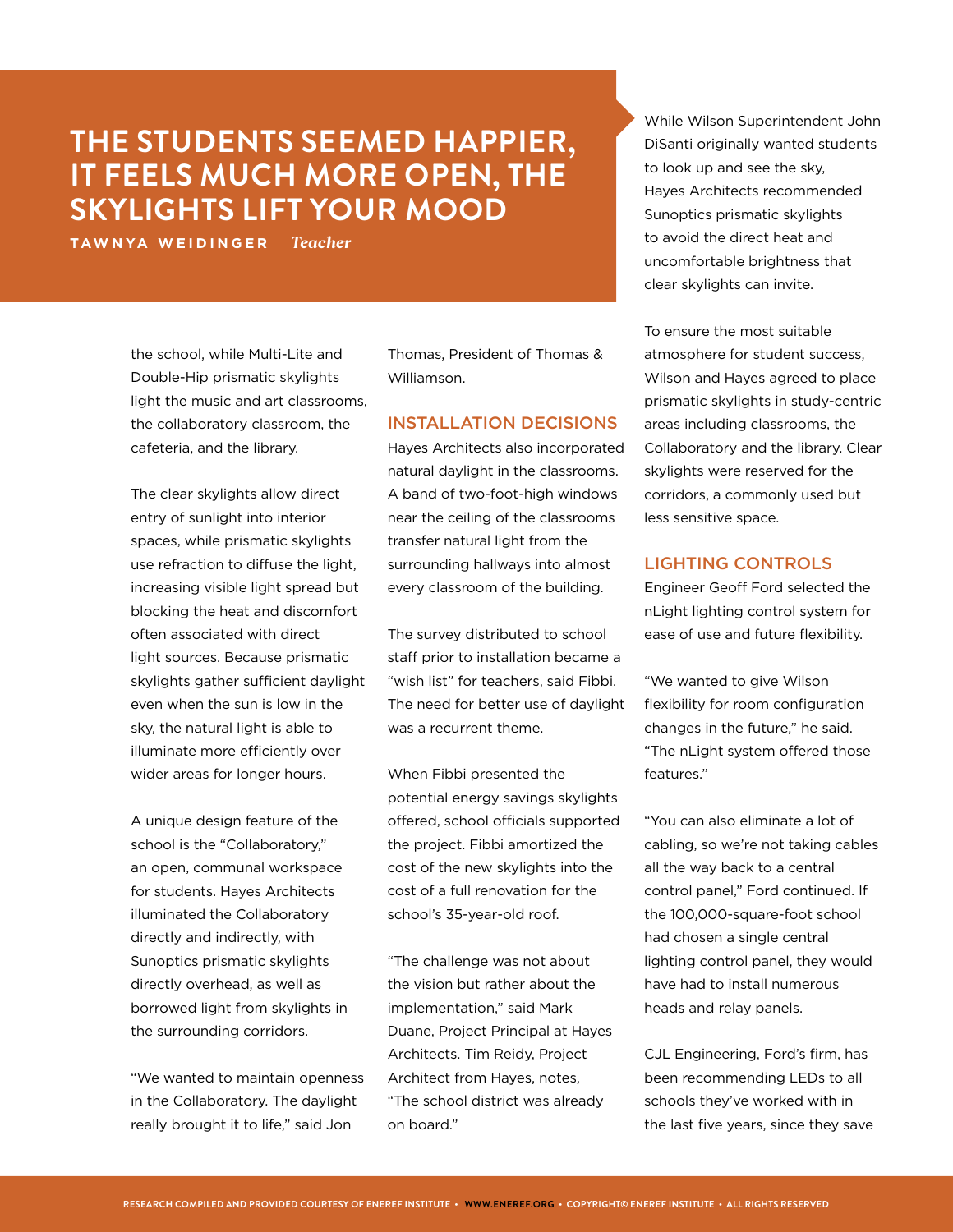

#### *The Hayes Design Group —*

**CORRIDOR SKYLIGHTS**

*Architects worked with Sunoptics to procure different skylight types for use at Wilson.* 

energy and have a long life. Hayes has deployed similar daylighting solutions into other projects with positive results.

Fibbi's cost concerns about LED were remedied in comparisons of lifetime-cost-of-ownership between T5 fluorescent and LED lighting. Another motivating factor was the easy dimming aspects of LED.

The school district began planning the renovation in 2011. Construction began in early spring of 2014 and took place during the school year and throughout the summer.

Wilson funded the entire project through a bond issue. However, PlanCon, an anticipated Pennsylvania state reimbursement program, has been held up by the state.

The school removed outdated rooftop mechanical equipment, creating pre-made openings for skylight installation. Architects Duane and Reidy added EPCO brand windows to the exterior of the building. Along with the roof's retrofit, the old electrical system was updated.

#### INSTALLATION RESULTS

The installation of Sunoptics skylights and LED lighting controls at Wilson Elementary, along with the electrical system upgrade, brought huge energy savings for the school. Buildings Director Ken Fibbi notes that the school's electrical consumption fell from about 1.5 million kWh in 2013 to around 740,000 kWh in

2015—meaning that this project more than halved the school's annual energy use.

Regardless of calculated energy savings, everyone interviewed for this report was pleased with the outcomes of the renovation.

"Everyone is very happy with the skylights and the amount of light provided," said Fibbi.

Principal Chris Shattuck adds, "It was worth the investment."

Jon Thomas agrees: "It really brought the daylight and the outside into the middle of the facility. It brought the school to life."

#### AS PART OF OUR NATURAL INTERIOR DAYLIGHT INITIATIVE ,

*Eneref Institute interviewed participants in the planning and implementation. Interviewees included Chris Shattuck, Principal of Wilson; Mark Duane and Tim Reidy from The Hayes Design Group – Architect; Geoff Ford of CJL Engineering; Ken Fibbi, Director of Buildings and Grounds for the West Allegheny School District; and Valerie McKee, Daylighting Specialist at LaFace & McGovern Associates.*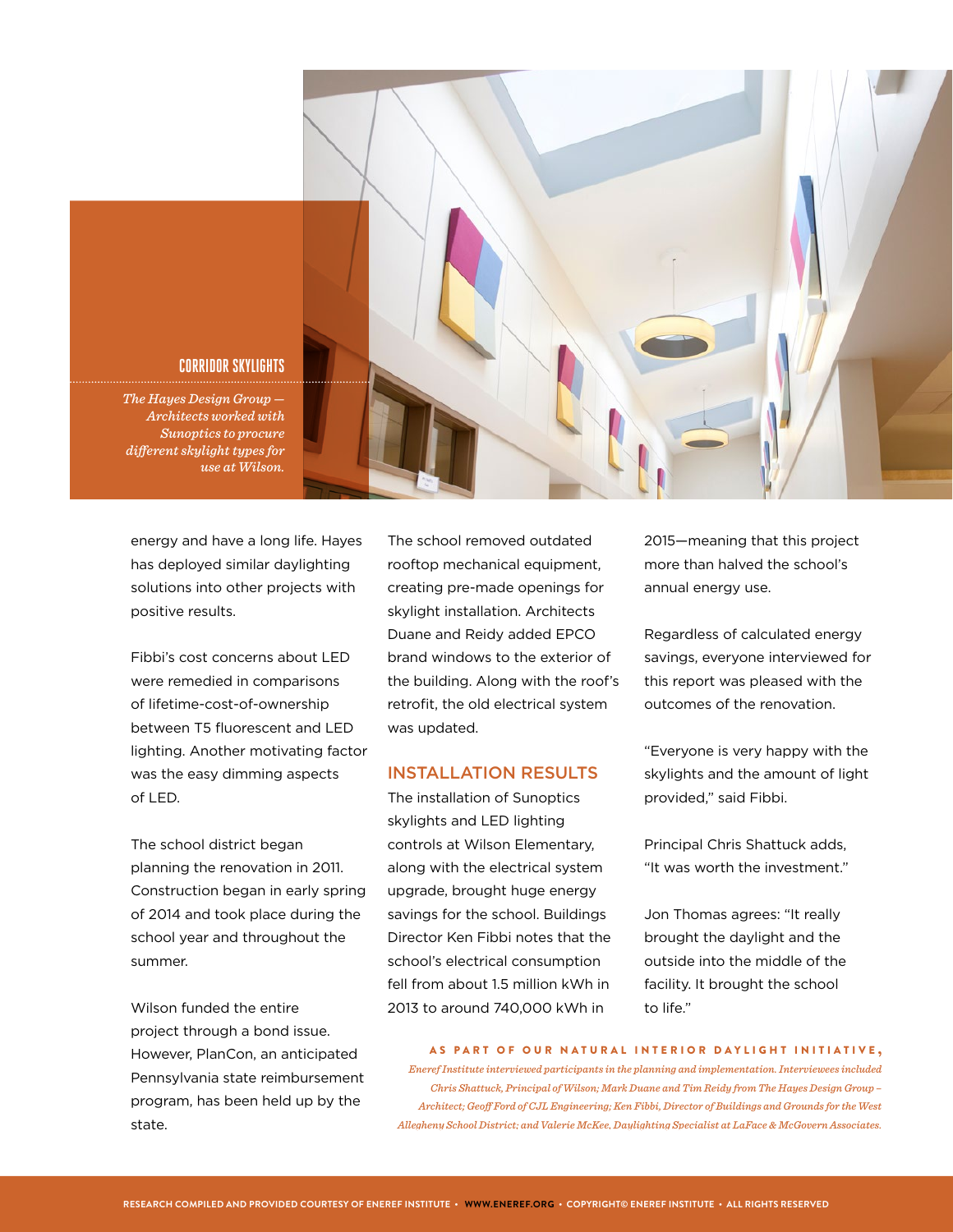

# **LEAD BY EXAMPLE.**

#### *THE NATURAL INTERIOR DAYLIGHT INITIATIVE IS A CAMPAIGN TO PRESERVE OUR NATURAL RESOURCES AND PROMOTE NICER LIGHTING IN OUR HOMES AND BUILDINGS.*

**ENEREF INSTITUTE** launched the Natural Interior Daylight Initiative to champion solutions in line with our mission that deliver sound ideas to significant market influencers. The initiative is designed to encourage responsible behavior within public and private organizations, municipalities and corporations by offering common-sense solutions that achieve effective results.

Our Virtual Campus is the repository for our Advocacy Reports and Web Forums. **Visit eneref.org.**

**LEAD OTHERS. INFLUENCE CAUSE. DRIVE CHANGE.** eneref.org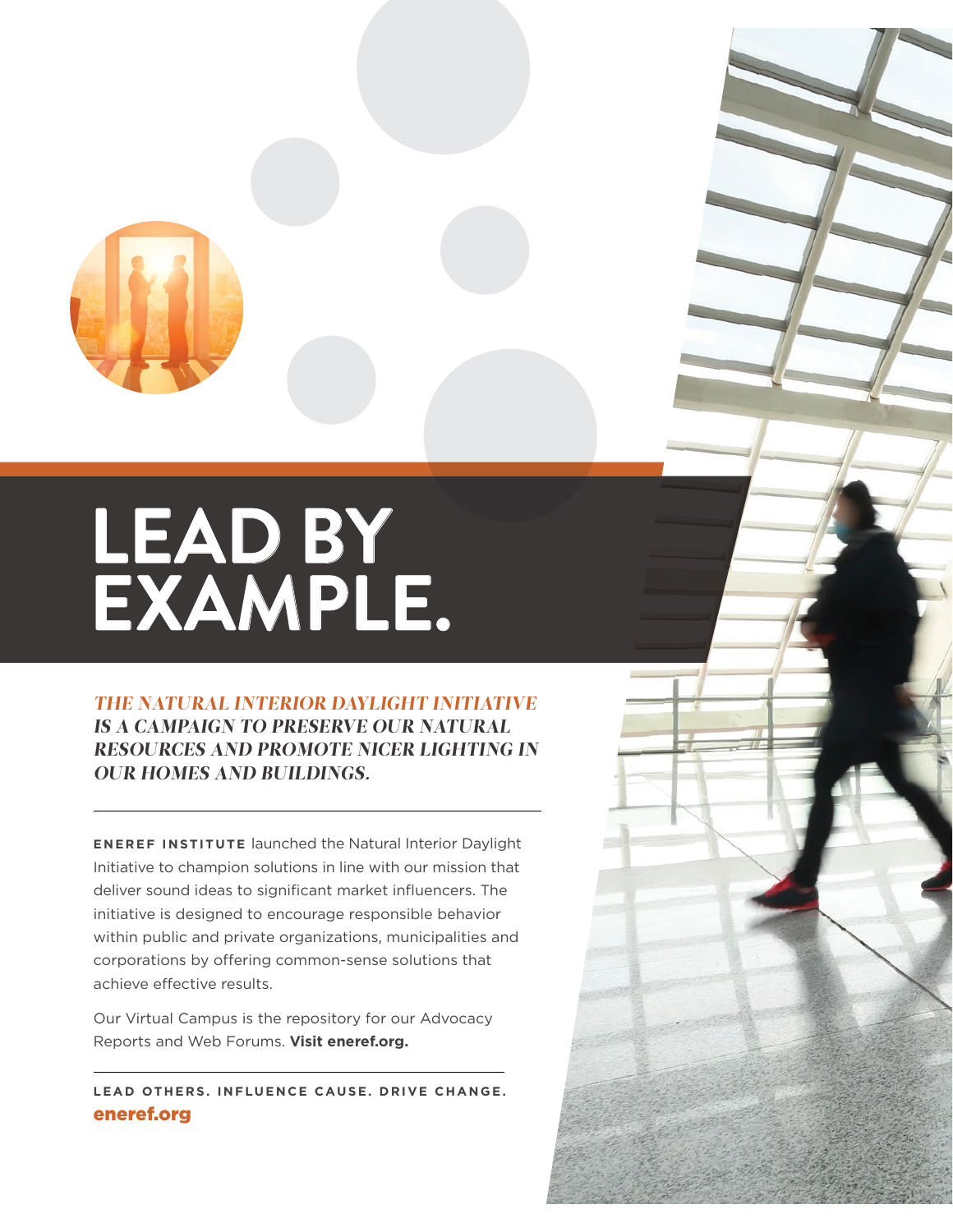

## PR FOR PLANET EARTH™

 $\mathbf{0}$ 

#### *Every organization possesses the opportunity to improve our planet and society.*

Our initiatives encourage organizations to grow sustainably and act responsibly by raising awareness for clear, specific solutions that offer an efficient use of natural resources, demonstrate social responsibility and foster a peaceful, earth-friendly economy.

We launch initiatives designed to encourage the best that commerce has to offer—for people and for our planet. We promote the idea that being resource-efficient and socially responsible is also profitable. Our Advocacy Reports demonstrate the benefits of successful solutions.

**Eneref:-**<br>Institute